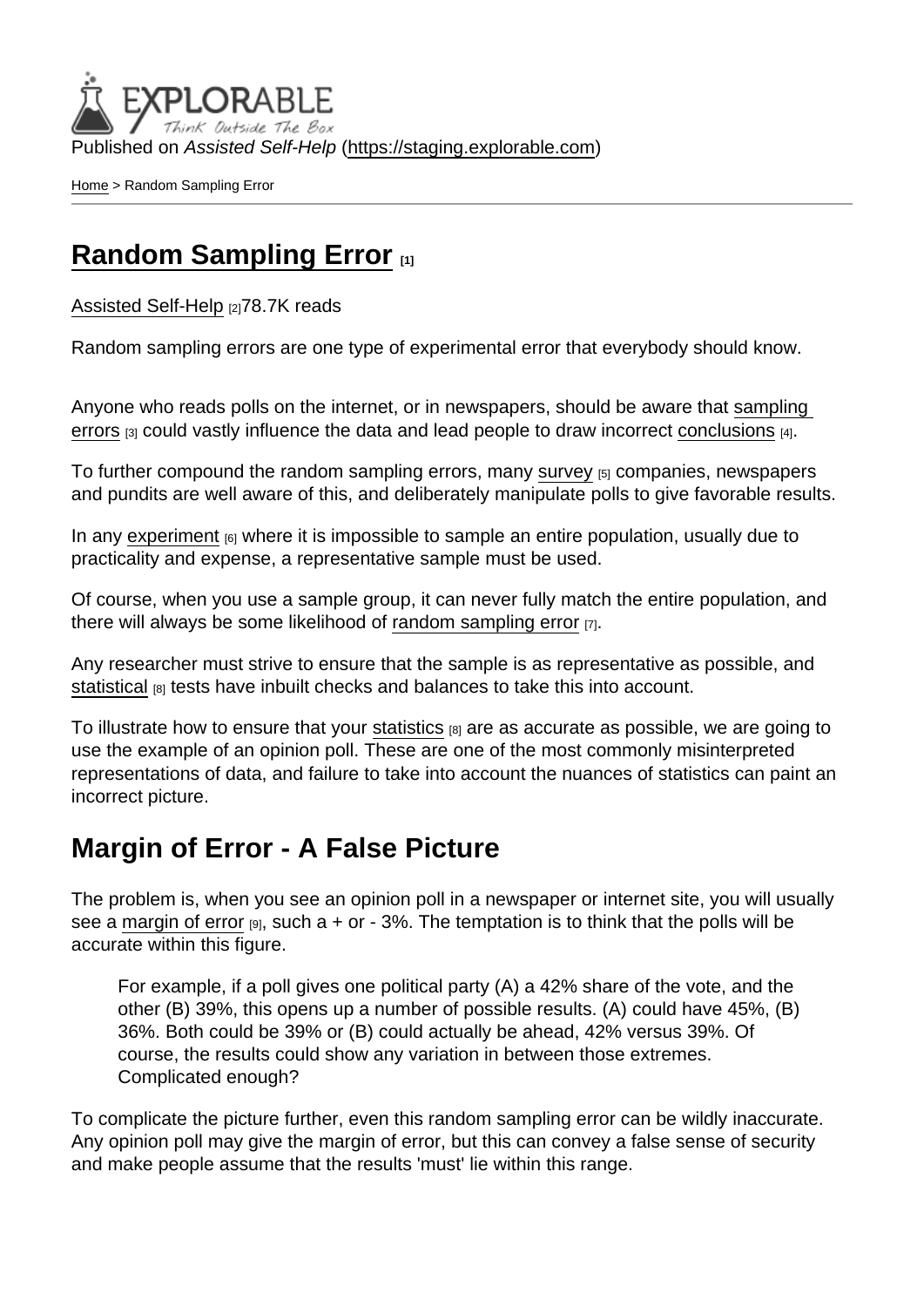In fact, these figures could actually be completely wrong, and the numbers are only ever an estimate.

# The Problem With Random Sampling Error

The problem is that these results only show the random sampling error within that specific group. They show the chances of the results in that group occurring purely by chance, exactly like the 95% [confidence margin](https://staging.explorable.com/statistics-confidence-interval)  $110$  employed by many scientific researchers.

However, this is a very narrow definition and is often misunderstood.

In an opinion poll, there is no guarantee that the sample of 1000 or 10 000 people is truly representative of the larger population as a whole.

There have been many extremely inaccurate polls conducted over the years, and they fell down due to poor design and not understanding all of the relevant factors.

For example, an opinion poll company conducting telephone polls may make the mistake of only telephoning during office hours, when most of the population is at work, skewing the data.

In addition, poorer families do not always have a fixed line telephone and use unregistered cell phones, again leaving a huge potential for inaccuracy. The margins of error would be perfectly acceptable, in these cases, but the overall findings would still be horribly wrong.

Modern polling companies are very skilled at designing polls to [select samples](https://staging.explorable.com/population-sampling)  $[11]$  from many elements of the population, and via various media, so big errors rarely happen. Despite this, opinion polls must always be taken as a guide only, not an exact representation of how an election is likely to unfold.

# Random Sampling Error and Experimental Design

The mistakes made by pollsters relate directly to any type of [experiment](https://staging.explorable.com/experimental-error) [12] involving random sample groups.

Statistics can only work with the [data](https://staging.explorable.com/statistical-data-sets) [13] provided and, if your design is poorly thought out, will not be able to cover up these [errors](https://staging.explorable.com/type-I-error) [14]. Garbage in definitely equals garbage out.

## **Bibliography**

Husch, B. (1971). Planning a Forest Inventory. Rome, Italy: Food and Agriculture Organization of the United Nations

Urdan, T.C. (2005). Statistics in Plain English, Mahwah, NJ: Lawrence Erlbaum

Weisberg, H.F. (2005).The Total Survey Error Approach: A Guide to the New Science of Survey Research. Chicago: University of Chicago Press